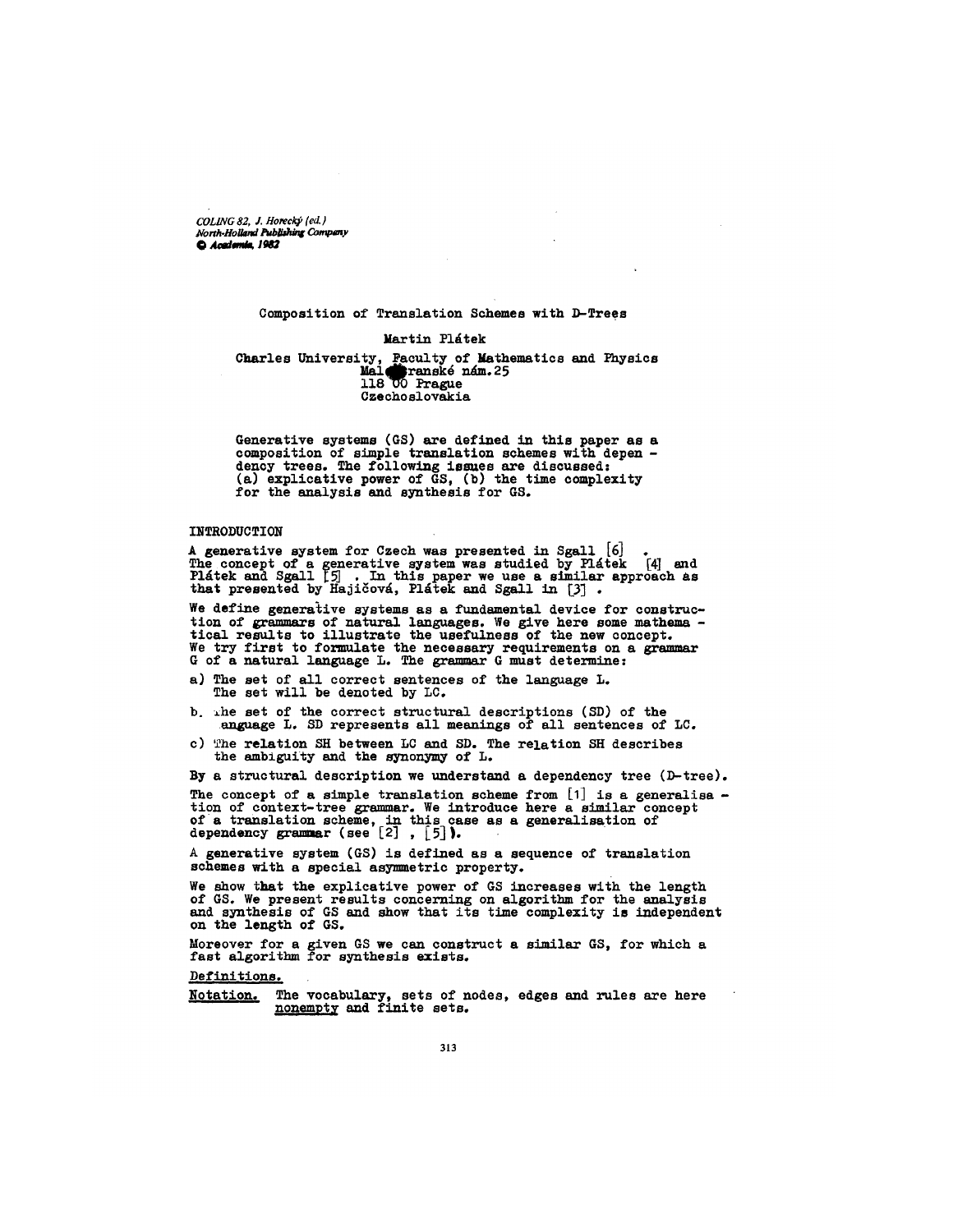314 M. PLATEK

Let R be a relation. We denote Dom (R) =  ${a, b} \in R$  and Range  $(R) = {b}$  ;  $[a,b] \in R$ } By  $f : U \rightarrow V$  we denote a total mapping from U into V.

<u>Def</u>. A <u>strin</u>g over a vocabulary V is a triple S=(U,LR,o), where U is a set of nodes, LR a linear ordering of U,  $_{\text{o}}:$ U $\rightarrow$ V. Let o(u)=A. We say that A is the value of node  $\mu$ . Let S=(U,LR, o),  $\texttt{SI}=(\texttt{UI},\texttt{LRL},\texttt{ol})$ ,  $\texttt{S2}=(\texttt{U2},\texttt{LRL},\texttt{o2})$  be the strix and  $\texttt{u} \in \texttt{U}$ . We say that S2 is <u>produced</u> from S by <u>replacing</u> u by S1, when the string<br>S1 is placed between the predecesor and the succesor of node u and otherwise \$2 does not differ from S. We denote as V the set of all nonempty strings over V.

Def. Let  $SI = (UI, LRI, ol)$ ,  $S2 = (U2, LR2, o2)$  be strings. Let  $UI = \{ ul_1, \ldots, ul_n \}$  and  $U^2 = \{ ul_1, \ldots, ul_n \}$  and  $ul_1, \ldots, ul_n$ be in the ordering LR1, and  $u_1, \ldots, u_n$  in the ordering LR2 and ol(ul<sub>i</sub>)= o2(u2<sub>i</sub>) for all i between 1 and n. Then we say that S1 and \$2 are equivalent.

We shall not distinguish between equivalent strings.

Def. A quintuple  $SR=(U,LR,B,r,0)$  is called a D-tree over  $V,$  when  $S(SR)=(U,LR, o)$  is a string and  $o:U\rightarrow V$ ,  $B(SR)=(U,B,r)$  is a tree with the root r and when the following condition holds: The nodes of every path in B(SR), which begins with a leaf, are nodes of a substrlng of S(SR). We say that S(SR) is a projection of SR.

<u>Def</u>. Let SR1=(U1,LR1,B1,r1,o1) and SR2=(U2,LR2,B2,r2,o2) be D-trees. Let strings  $S(SRL)$  and  $S(SR2)$  be equivalent. Let f be a one-to-one mapping from UI on U2, which preserves the ordering LR1 to the ordering LR2. Let  $f(r1)=r2$  and let it hold that

 $[u, \overline{v}] \in$  B1 iff  $[f(u), f(v)] \in$  B2. Then we say that SR1 and SR2 are equivalent. We shall not distinquish between equivalent D-trees.

Def. Let D=(U,LR,B,r,o), D1=(U1,LR1,B1,r1,ol) and<br>D2=(U2,LR2,B2,r2,o2) be D-trees and u  $\in$  U. We say, that D2 is p<u>roduced</u> from D by <u>replacin</u>g u by D1, when S(D2) is produced from S(D) by replacing u by S(D1) and the neighbours of rl in B(D2) are the same as neighbours of u in B(D). Otherwise D2 does not differ from D.

Def. A translation scheme of type string - D-trees (TS [S,D]) is a quadruple T=(VN,VT,S,P), where VN is a the vocabulary of nonterminals, VT the vocabulary of terminals, VN  $\land$  VT= $\cancel{\rho}$ , S  $\in$  VN and P is a set of rules of the following type: LS<--A-->RS, where<br>A  $\in$  VN (the middle of the rule) LS (the lefthand side) is a string over VN  $\cup$  VT, RS(the righthand side) is a D-tree over VN  $\cup$  VT and the following condition holds: When all nodes with terminals are erased from S(RS) and LS, then we get two equal strings.<br>Let p=LS<--A-->RS. We write [ LS1,RS1] p===>[LS2,RS2], when (i):the leftmost nonterm/nal node of LS1 is some u with the value A, (ii):the leftmost nonterminal node of RS1 is some v with the value A and (iii):LS2 is produced from LS1 by replacing u by LS and RS2 is produced from RS1 by replacing v by RS.

 $\vee$  p $\Longrightarrow$  is denoted as  $\Longrightarrow$  and  $\Longrightarrow$  is the transitive closure of  $\Longrightarrow$ .  $\mathbf{p}$  e .

We denote as  $TR(T)=\{ [LS, RS] : [S, S] \longrightarrow [LS, RS]$ , LS,S  $(RS) \in VT^{\dagger} \}$ .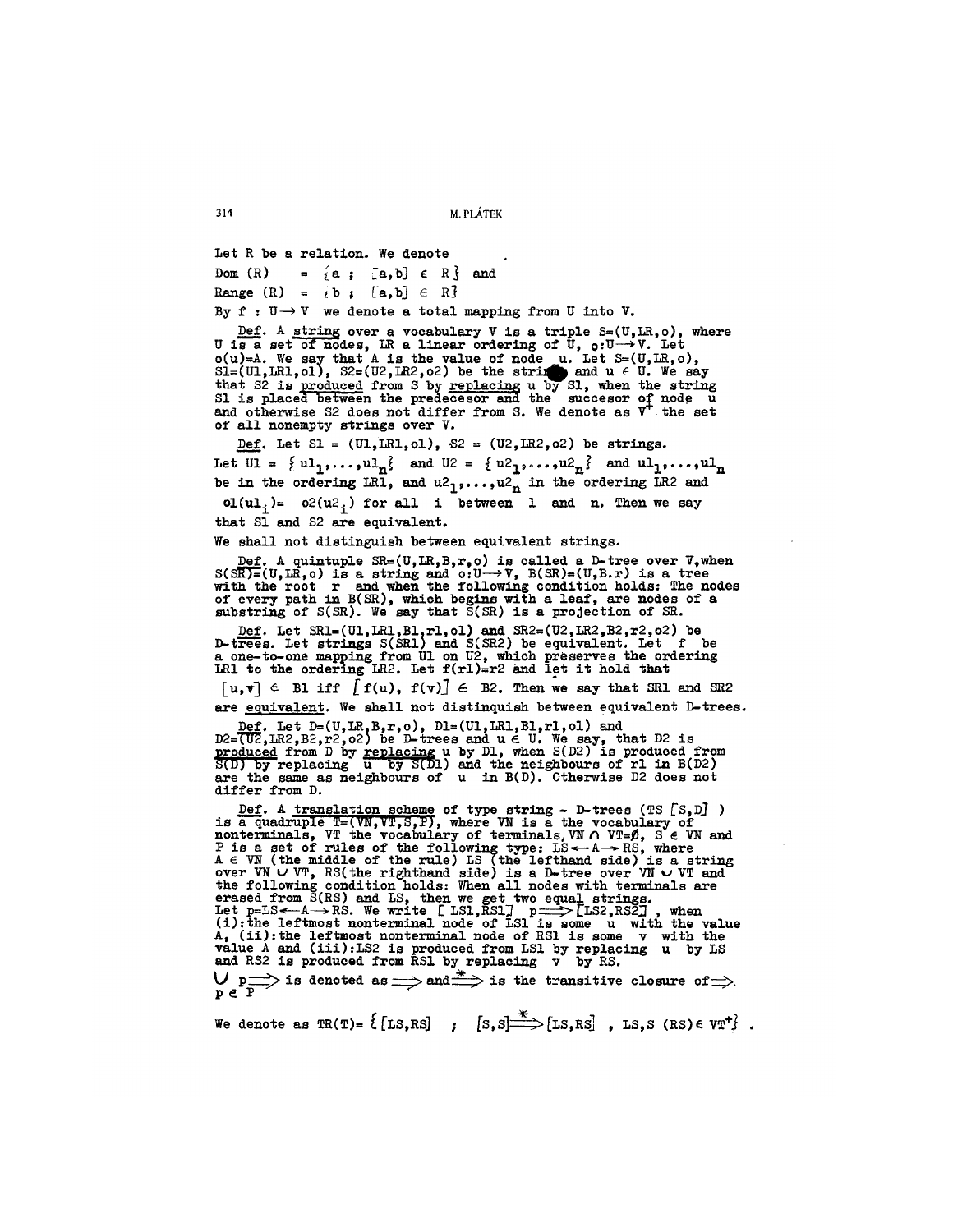Remark. Analogically as a translation scheme of the type string -<br><del>D-tree</del> was defined, also definitions of the type string - string (TS  $\{S, S\}$  ) or of the type D-tree - D-tree (TS  $[D, D]$  ) can be given. By TS [S, Sj the lefthand side and righthand side of a rule is always a string. By TS [D,D] both sides of a rule are always D-trees. As TS we denote the set of all translation schemes of all the three types.

 $\texttt{Def}.$  Let  $\texttt{T}_1,\ldots,\texttt{T}_n$  be a sequence of TS. We denote as TR(T1,...,Tn)=TR(T1).TR(T2)...TR(Tn). The main definition of this paper is the following:

<u>Def</u>. A generative system (GS) is a sequence  $T1, \ldots, Tn$  of TS, where  $\text{TR}(\texttt{TI},\dots, \texttt{Tr})$  is a relation between strings and D-trees and for every  $\texttt{ld}_1\texttt{d}2\texttt{T} \in \texttt{TR}(\texttt{Ta})$  there exists a sl,so,such that sl,d2 ] $\in$  TR (Tl,...Tn). The set AN (Tl,...,Tn;v)=  $\{[v,d] \in \text{TR}(T1, \ldots, Tm)]\}$  $\dots, \ldots, \text{Tr}$ ) } is called the <u>analysis of  $\mathbf{v}$ .</u> The set ST(Tl,...,Tn;d)=  $=$  { [s,d]  $\in$  TR(T1,...,Tn) is called the full synthesis of D-tree d. Remark. Let  $GSI=T_1,\ldots,T_n$  be a GS. Then

 $Range(\text{TR}(\texttt{T}_1)) \supset \texttt{Dom}(\text{TR}(\texttt{T}_2)) \supset \dots$ Range $(\text{TR}(\texttt{T}_{n-1})) \supset \texttt{Dom}(\text{TR}(\texttt{T}_n)).$ We call this property of GSI an asynetric property of GS.

Def. Let GSI be a GS. We say that the function MS is a function of the minimal synthesis of GS1, if the following conditions are fulfiled: a)  $MS^{-1} \subset TR(GSI)$ 

b) Dom(MS)=Range(TR(GSI) ).

<u>Def</u>. D-grammar (DG) is a T  $\in$  TS  $LS, D$ , where T=(VN,VT,S,P) and for every  $p \in P$ ,  $p=LS \leftarrow A \rightarrow RS$  there holds, that  $LS=S(RS)$ .

<u>Def</u>. We denote  $DR_{\mathbf{o}} = \{ TR(T) \text{ if } \in DG \}$  and  $DR_{\mathbf{f}} = \{ TR(T1, \ldots, Tj) \}$ 

T1,...,Tj  $\in$  GS} for  $j \in N$ . For  $j \in N \cup \{0\}$  we write

IDR<sub>j</sub>=  $\{$  F $\in$  DR<sub>j</sub>; F is a function  $\}$ .

<u>Note.</u> We need also one more concept. It is the concept of an h-morphic generative system for another one.

<u>Def</u>. Let  $VI$ ,V2 be two alphabets and h:Vl- $\rightarrow$ V2. Let  $SL=(UL,LR1, o1)$ ,  $Sz=(U2,LR2, o2)$  be two strings, where  $ol:UL\rightarrow VI$ ,  $\circ$ 2:U2 $\rightarrow$  V2. We say that a tuple (f,h) is an h-morphism from S1 to S2, when f:UI $\rightarrow$ U2 is a one-to-one mapping which preserves the ordering on nodes and for every  $u \in U1$  there holds that  $h(\text{ol}(u))=o2(f(u))$ . We say that SI is h-morphic for \$2, if there exists an h-morphism from S1 to S2.

<u>Def</u>. Let D1=(U1, LR1, B1, r1, o1) and D2=(U2, LR2, B2, r2, o2) be D-trees. Let  $(t,h)$  be an h-morphism S(D1) to S(D2). Let there hold that  $[u, v] \in$  Bl iff  $[t(u), t(v)] \in$  B2 and  $t(r1)=r2$ .<br>We say that  $(t,h)$  is a h-morphism from D1 to D2. We say that DI is h-morphic to D2, when there exists an h-morphism from DI for D2.

<u>Def</u>. Let T1=(VN1,VT1,S1,P1) and T2=(VN2,VT2,S2,P2) be TS. Let h:VNI  $\cup$  VTI $\rightarrow$ VN2  $\cup$  VT2, where h(VNI)=VN2, h(VTI)=VT2. Let there exist a one-to-one mapping MP from PI on P2 such, that if p=LS1 <-- A1 ---> RS1<br>and MP(p)=LS2 <-- A2 ---> RS2, then LS1 is h-morphic to LS2, RS1 is<br>h-morphic to RS2 and h(A1)=A2. We then say, that TI is h-morphic for T2.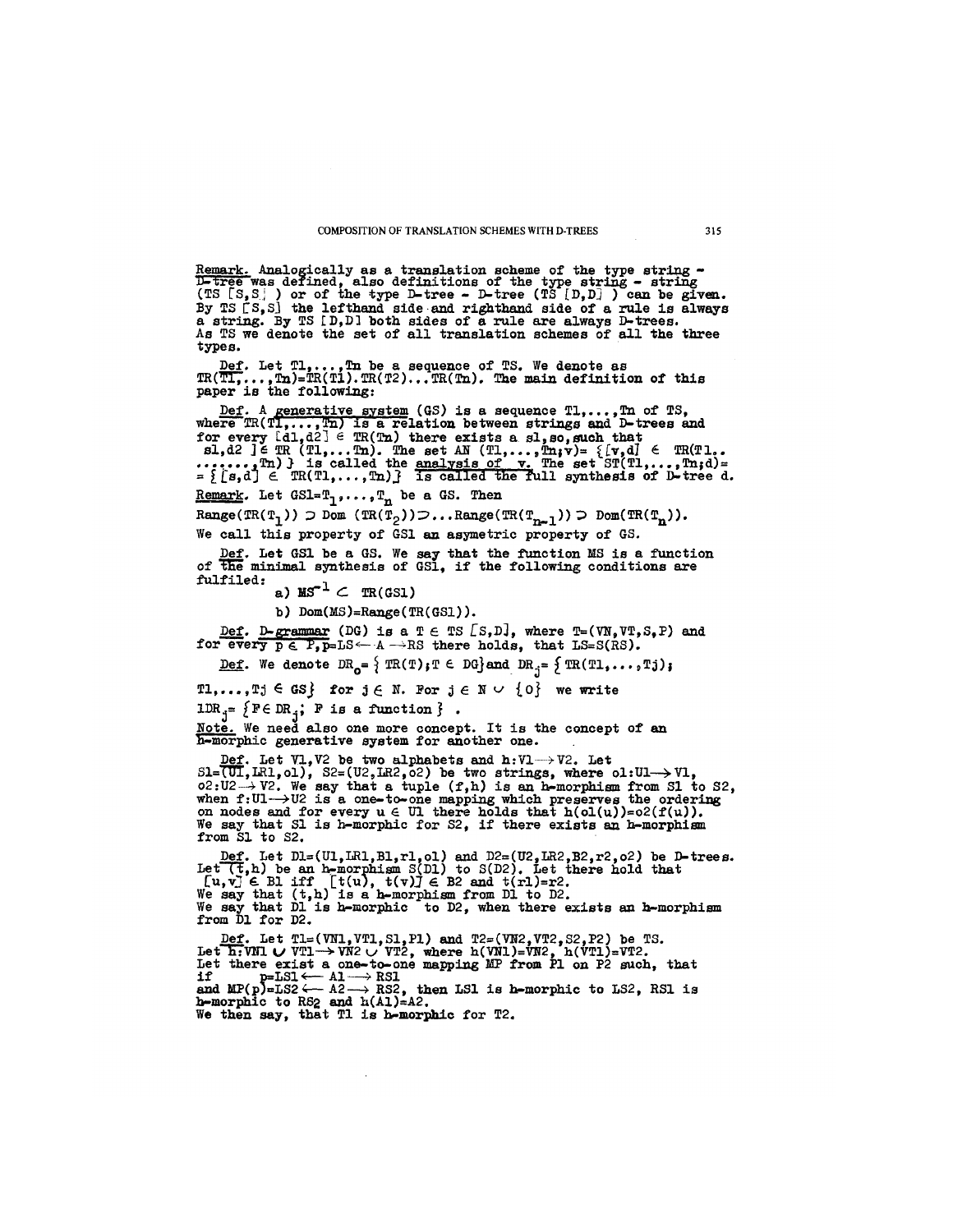## 316 M. PLÁTEK

Def. Let  $GSL = T1_1, \ldots, T1_n$  and  $GSL = T2_1, \ldots, T2_n$  both be GS. Let T1<sub>1</sub> be h<sub>1</sub>-morphic to T2<sub>1</sub>, T1<sub>2</sub> h<sub>2</sub>-morphic to T2<sub>2</sub>,... and so on to  $n_i$  we say then, that GS1 is h-morphic for GS2, where  $h=(h_1,\ldots,h_n).$ Examples Example i. Let us have an example of a translation scheme. Let  $T3=($   $\{S, SI, S2, S3\}$  ,  $\{a, b, c\}$  S, P3) and  $s$ 3a  $\leftarrow$   $s \rightarrow \mathbb{S}$ P3: a  $S1 \leftarrow S \rightarrow \mathbb{S}$  $s$ 3a  $\leftarrow$   $s$ 3 $\rightarrow$   $\bigcirc$ **a**  $s1 \leftarrow s1 \rightarrow s1$  $s2c$  (--  $s3 \rightarrow 82$ c  $s_2 \leftarrow s_1 \rightarrow s_2$ **a**  $52a \leftarrow 52 - 9$  $3a$  $\widetilde{\mathbf{e}}$ c  $\leftarrow$   $S2 \rightarrow (c)$ It holds that:  $\overrightarrow{a}$  $\overrightarrow{a}$  as 31,  $\overrightarrow{a}$ [S,  $\textcircled{s} \implies$  [a S1,  $\textcircled{s}$ ]  $\Rightarrow$   $\uparrow$  aacaacac,  $\begin{array}{c|c}\n\hline\n\text{A} & \text{B} & \text{C}\n\end{array}$  $\begin{pmatrix} a \\ c \end{pmatrix}$ We can sea that  $Dom(TR(T3))=$  $\mathbf{a} = \left\{ \mathbf{a}^{\mathbf{n}} \in \mathbf{a}^{\mathbf{n}} \in \mathbf{a}^{\mathbf{j}} \right\} \quad \mathbf{n}, \mathbf{j} \in \mathbb{N} \right\} \cup \left\{ \mathbf{a}^{\mathbf{j}} \in \mathbf{a}^{\mathbf{n}} \in \mathbf{a}^{\mathbf{n}} \right\} \quad \mathbf{j}, \mathbf{n} \in \mathbb{N} \right\}$ and that TR(T3) is a function. Example 2. We present in this example some interesting set of translation scheme **s •**   $G4 = (\{ S,A \}, \{ a,c\}, S, P4)$  where  $P4:$  caAac  $\longleftarrow$  S  $\longrightarrow$  caAac aAa  $\longleftarrow A \longrightarrow$  aAa  $\mathbf{c}\longleftarrow \mathbf{A}\longrightarrow \mathbf{c}$ Then  $TR(G4) = \{ \begin{bmatrix} c & a^n & c & a^n & c & a^n & c \end{bmatrix}$ ,  $n \in \mathbb{N} \}$  $TS = (\{ S, A \}, \{ a, c \}, S, PS)$ P5:  $cA \longleftarrow S \longrightarrow cAc$  $cA \leftarrow A \rightarrow cAc$ aA  $\longleftarrow$  A  $\rightarrow$  aAa  $c \leftrightarrow A \rightarrow c$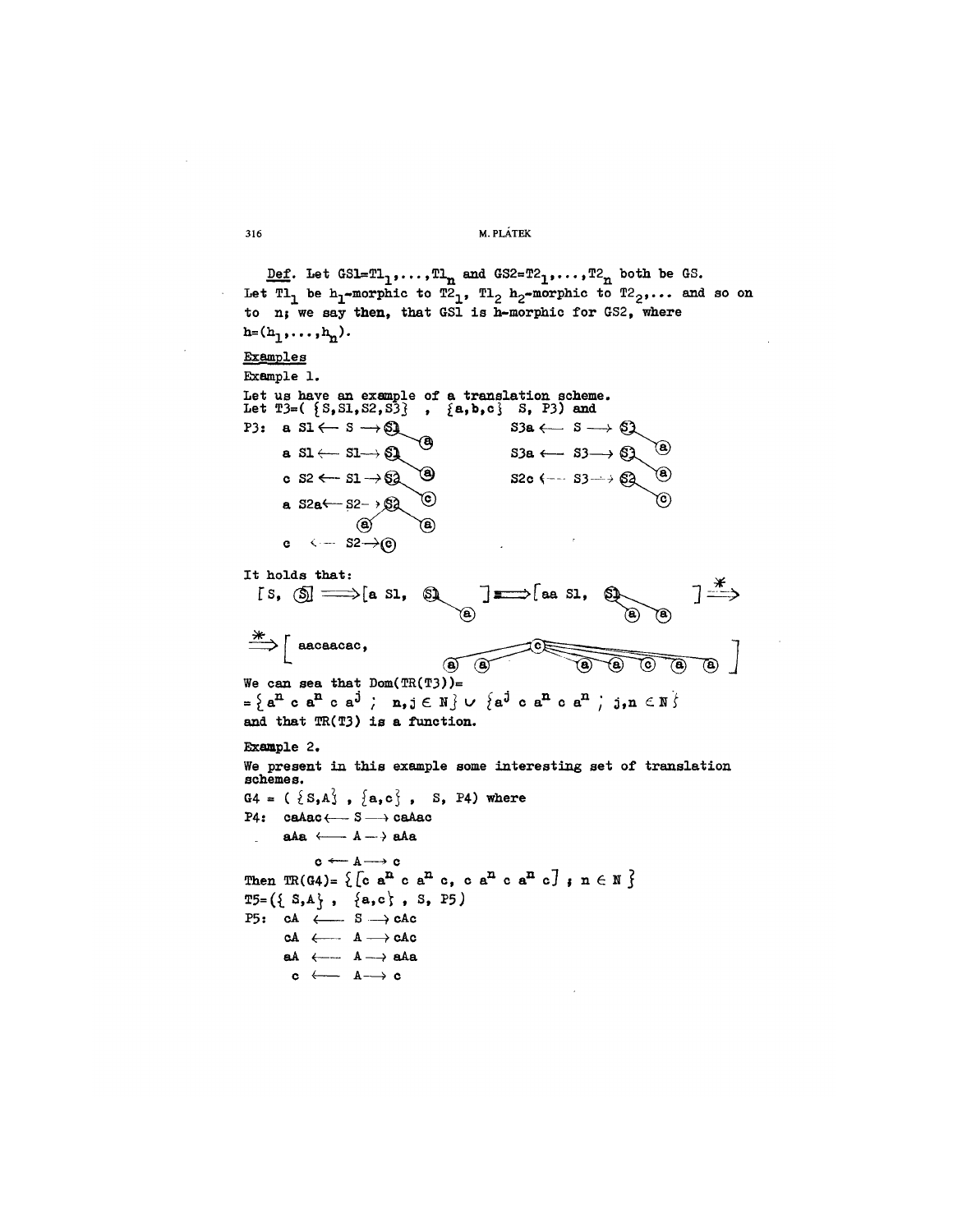and cA+- -- S aA~ e4-- a and let R4 (k)='I~( G4, T~51, k-t~mes **then R4(k)-- ~ [o ~n c ~n o, (c ~n)2k~ ;n ~** ~ and if TR(G4,TS,o . . ,T5,T6)= I T(k) (k-l) times **then ~4(k)= [ [a,b] ; ~a,c] e ~(k) and b=S(c)**  Results. Assertion 1. For j ~ 0 it holds that DRj ~ DRj+ I and 1DRj ~ 1DR j+ 1 . Notation. I sJ denotes the length of the string s, which is the where U is the set of nodes of s. Assertion 2. Let"GS1 be a generative system, a--~Then there exist an algorithm that computes for every string v the set AN(GSI,v) ~(analysis) with the time complexity bound by a function K1. Ivl~o max ~card (AN (T~,...,Ti;v) j ~-I , where El depends only on GSI. - ~ ~- b) Then there exists an algorithm that computes for every D~tree d the set ST(GSI,d) (full synthesis) with the time complexity bound by function K2. I S(d)l ~ . card (ST(GSI)), where I~2 depends only on GSI. Assertion ~. Let GS1 be a GS. Then there exists an h-morphic generative system GS2 for GS1 and an algorithm that for every D-tree d com~utes ST(GS2,d) with m time complexity bound by function K . J S(d) J o card (ST(GSI,d)) where K depends only on GS2 and Dom(TR(GSI) )=Dom(Tr(GS2)) Assertion 4. Let GSI be a GS. Then there exists an h-morphic gene r~tive sys%'em GS2 for GSI and an algorithm such that for every D-tree d computes MS(d) with a time complexity bound by function K . ~ S(d) I , where MS is the function of minimal syntesis of GS2, Dom(TR(GS1))=Dom(TR(GS2)) and K depends only on GS2. Remarks. Remark to Assertion I. We sketch here a proo'~ of Ass. i. We see that DR o ~ DR I an~ IDR o d IDR I. DLkovskij an~ Medina have shown in [ 2~ , that TR (T3) from Example I cannot be in DRo~ We see that T3 is a TS. Thus

DR  $\subset$  DR, Since  $TR(T3)$  is a function, we see that  $LDK \subsetneq LDK_1$ .